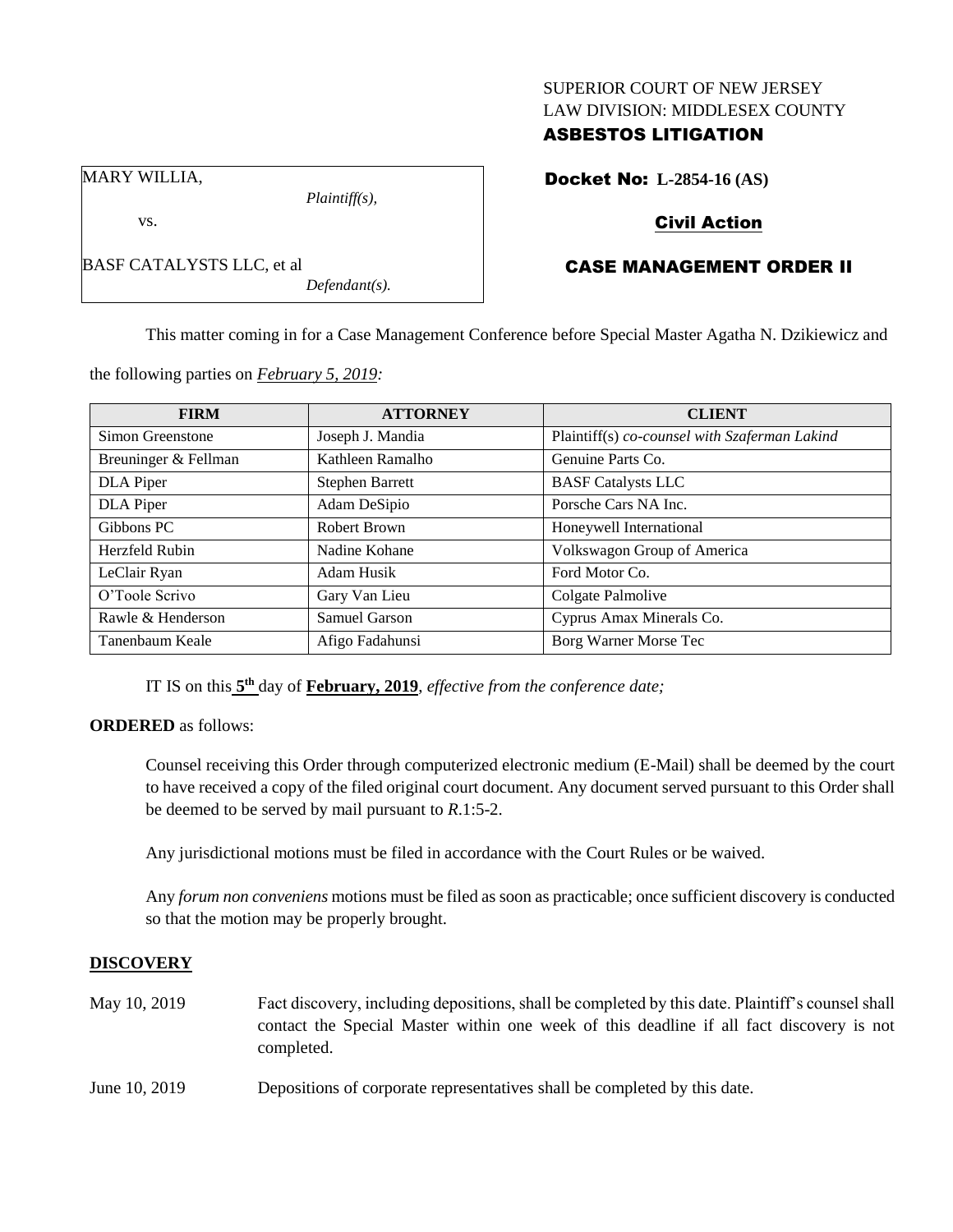### **EARLY SETTLEMENT**

October 25, 2019 Settlement demands shall be served on all counsel and the Special Master by this date.

### **MEDICAL EXPERT REPORT**

- August 9, 2019 Plaintiff shall serve medical expert reports by this date.
- August 9, 2019 Upon request by defense counsel, plaintiff is to arrange for the transfer of pathology specimens and x-rays, if any, by this date.
- November 29, 2019 Defendants shall identify its medical experts and serve medical reports, if any, by this date. In addition, defendants shall notify plaintiff's counsel (as well as all counsel of record) of a joinder in an expert medical defense by this date.

#### **LIABILITY EXPERT REPORTS**

- August 9, 2019 Plaintiff shall identify its liability experts and serve liability expert reports by this date or waive any opportunity to rely on liability expert testimony.
- November 29, 2019 Defendants shall identify its liability experts and serve liability expert reports, if any, by this date or waive any opportunity to rely on liability expert testimony.

#### **SUMMARY JUDGMENT MOTION PRACTICE**

- August 30, 2019 Plaintiff's counsel shall advise, in writing, of intent not to oppose motions by this date.
- September 13, 2019 Summary judgment motions shall be filed no later than this date.
- October 11, 2019 Last return date for summary judgment motions.

#### **ECONOMIST EXPERT REPORTS**

- August 9, 2019 Plaintiff shall identify its expert economists and serve expert economist report(s), if any, by this date or waive any opportunity to rely on economic expert testimony.
- November 29, 2019 Defendants shall identify its expert economists and serve expert economist report(s), if any, by this date or waive any opportunity to rely on economic expert testimony.

#### **EXPERT DEPOSITIONS**

January 17, 2020 Expert depositions shall be completed by this date. To the extent that plaintiff and defendant generic experts have been deposed before, the parties seeking that deposition in this case must file an application before the Special Master and demonstrate the necessity for that deposition. To the extent possible, documents requested in a deposition notice directed to an expert shall be produced three days in advance of the expert deposition. The expert shall not be required to produce documents that are readily accessible in the public domain.

 $\_$  ,  $\_$  ,  $\_$  ,  $\_$  ,  $\_$  ,  $\_$  ,  $\_$  ,  $\_$  ,  $\_$  ,  $\_$  ,  $\_$  ,  $\_$  ,  $\_$  ,  $\_$  ,  $\_$  ,  $\_$  ,  $\_$  ,  $\_$  ,  $\_$  ,  $\_$  ,  $\_$  ,  $\_$  ,  $\_$  ,  $\_$  ,  $\_$  ,  $\_$  ,  $\_$  ,  $\_$  ,  $\_$  ,  $\_$  ,  $\_$  ,  $\_$  ,  $\_$  ,  $\_$  ,  $\_$  ,  $\_$  ,  $\_$  ,